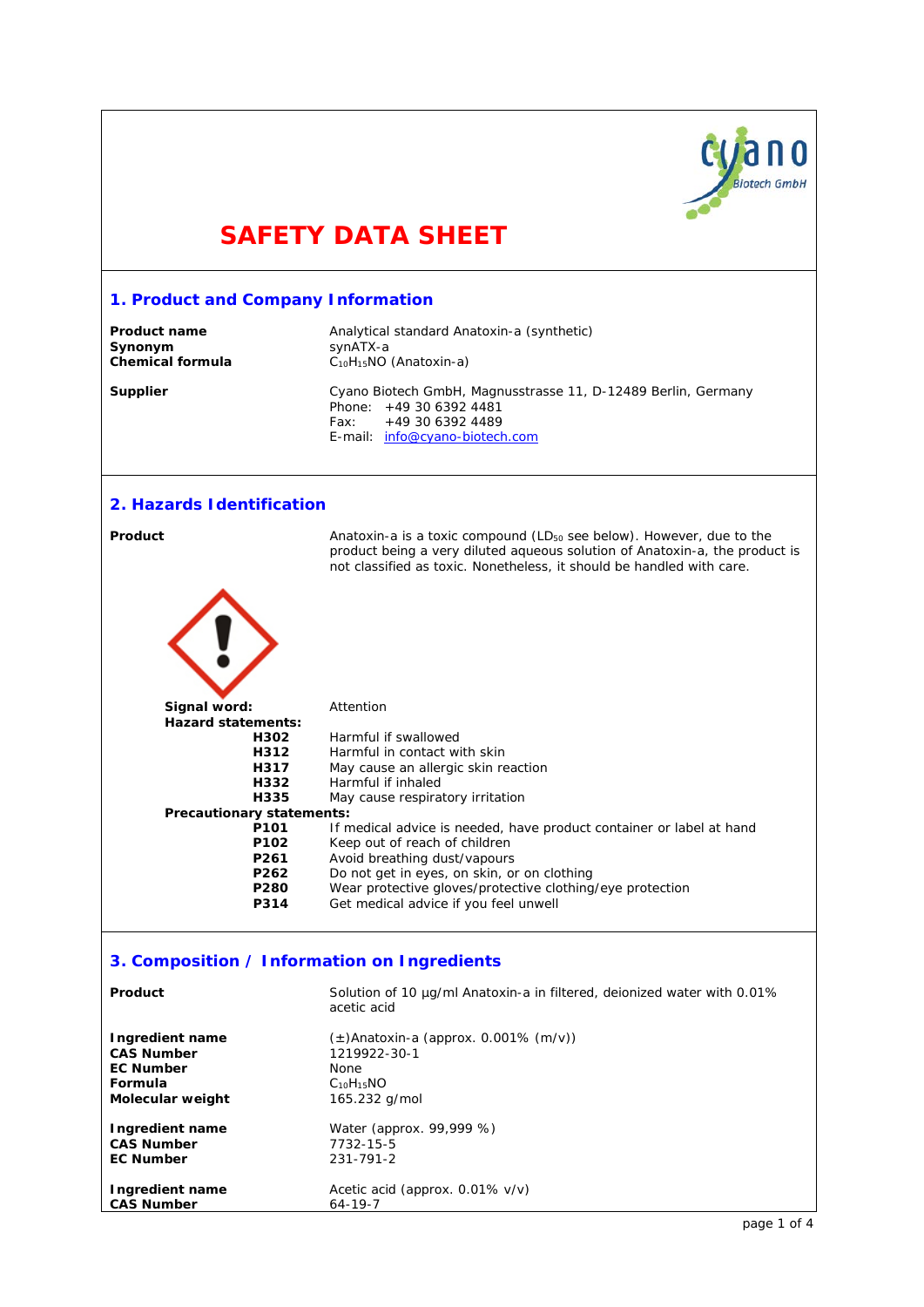| <b>EC Number</b>                                  | 200-580-7                                                                                                                                                                                                                                                                                                                                                                                                                                                                   |  |
|---------------------------------------------------|-----------------------------------------------------------------------------------------------------------------------------------------------------------------------------------------------------------------------------------------------------------------------------------------------------------------------------------------------------------------------------------------------------------------------------------------------------------------------------|--|
| Formula                                           | $C_2H_4O_2$                                                                                                                                                                                                                                                                                                                                                                                                                                                                 |  |
| Molecular weight                                  | 60.05 g/mol                                                                                                                                                                                                                                                                                                                                                                                                                                                                 |  |
| <b>4. First Aid Measures</b>                      |                                                                                                                                                                                                                                                                                                                                                                                                                                                                             |  |
| General advice                                    | Consult a physician. Show this safety data sheet to the doctor in<br>attendance.                                                                                                                                                                                                                                                                                                                                                                                            |  |
| <b>Inhalation</b>                                 | If inhaled, move person into fresh air. If breathing is difficult, give oxygen<br>and call a physician.                                                                                                                                                                                                                                                                                                                                                                     |  |
| Ingestion                                         | Rinse mouth with water. Do not induce vomiting unless directed to do so by<br>medical personnel. Never give anything by mouth to an unconscious                                                                                                                                                                                                                                                                                                                             |  |
| <b>Skin Contact</b>                               | person. Call for medical help immediately.<br>In case of skin contact, immediately wash skin with water and soap for 15<br>minutes and rinse thoroughly while removing contaminated clothing and<br>shoes. Cover the irritated skin with an emollient. Wash clothing before<br>reuse. Thoroughly clean shoes before reuse. Get medical attention.                                                                                                                           |  |
| <b>Eye Contact</b>                                | In case of contact, immediately rinse opened eye under running water for<br>15 minutes. Check for and remove any contact lenses. If symptoms persist,<br>get medical attention.                                                                                                                                                                                                                                                                                             |  |
| <b>5. Fire-Fighting Measures</b>                  |                                                                                                                                                                                                                                                                                                                                                                                                                                                                             |  |
| <b>Extinguishing media</b>                        | Suitable: Carbon dioxide, dry chemicals, powder or water spray. Fight<br>larger fires with water spray or foam.                                                                                                                                                                                                                                                                                                                                                             |  |
| <b>Special risks</b>                              | Specific Hazard(s): No further relevant information available.<br>Explosion Data: Not applicable.                                                                                                                                                                                                                                                                                                                                                                           |  |
| Special protective equipment<br>for fire fighters | In case of fire, watch out for the formation of toxic smoke and gases.<br>Wear self-contained breathing apparatus and protective clothing if<br>necessary to prevent contact with skin and eyes.                                                                                                                                                                                                                                                                            |  |
| <b>6. Accidental Release Measures</b>             |                                                                                                                                                                                                                                                                                                                                                                                                                                                                             |  |
| <b>Personal precautions</b>                       | Evacuate area. Wear suitable protection clothes and chemical safety<br>goggles. Avoid breathing mist.                                                                                                                                                                                                                                                                                                                                                                       |  |
| <b>Environmental precautions</b>                  | Prevent further leakage or spillage if safe to do so. Do not let product enter<br>drains.                                                                                                                                                                                                                                                                                                                                                                                   |  |
| Methods for cleaning up                           | Contain spillage, and then collect with non-combustible absorbent material,<br>(e.g. sand, earth, diatomaceous earth, vermiculite). Place in covered<br>containers. Wash spill site after material pickup is complete.                                                                                                                                                                                                                                                      |  |
| <b>7. Handling and Storage</b>                    |                                                                                                                                                                                                                                                                                                                                                                                                                                                                             |  |
| Precautions for safe handling                     | Thorough dedusting. Open and handle receptacle with care.<br>Do not breathe mist. Avoid contact with eyes, skin, and clothing. Avoid<br>prolonged or repeated exposure. Do not use if skin is cut or scratched.<br>Wash thoroughly after handling.                                                                                                                                                                                                                          |  |
| Storage                                           | Store in cold place not above -20 $^{\circ}$ C (-4 $^{\circ}$ F). Keep container tightly sealed in<br>a dry place.                                                                                                                                                                                                                                                                                                                                                          |  |
| 8. Exposure Controls/Personal Protection          |                                                                                                                                                                                                                                                                                                                                                                                                                                                                             |  |
| Skin and body protection                          | Choose body protection according to the amount and concentration of the<br>dangerous substance at the work place. Use protective coat or clothing.                                                                                                                                                                                                                                                                                                                          |  |
| <b>Hand protection</b>                            | Handle with protective gloves. The glove material has to be impermeable<br>and resistant to the product. Due to missing tests no recommendation to<br>the glove material can be given for the product. Selection of the glove<br>material on consideration of the penetration times, rates of diffusion and<br>the degradation. The selected protective gloves have to satisfy the<br>specifications of EU Directive 89/686/EEC and the standard EN 374 derived<br>from it. |  |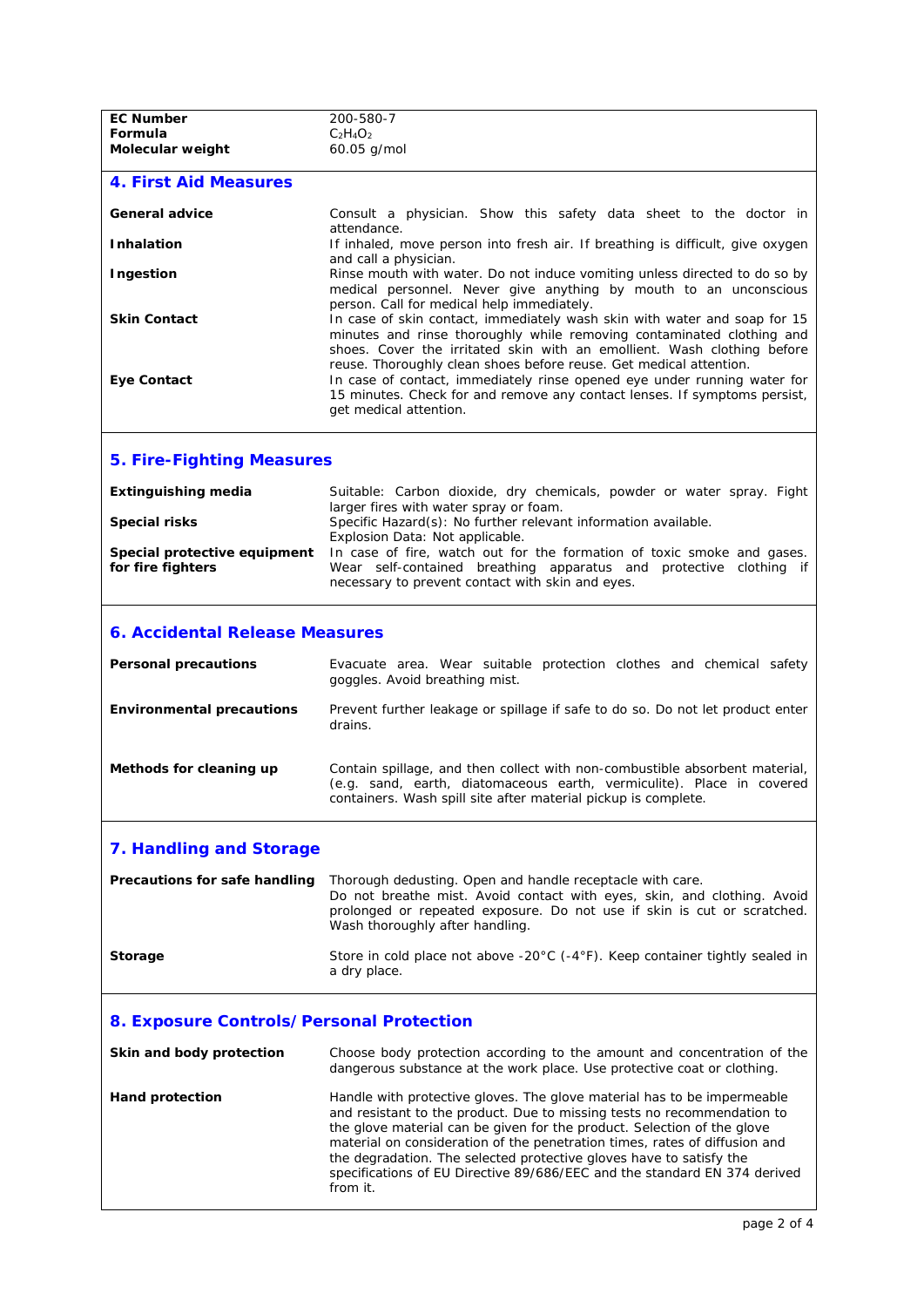#### Eye protection Use tightly sealed chemical safety goggles.

# **9. Physical and Chemical Properties**

| Physical state                | liquid at room temperature                             |
|-------------------------------|--------------------------------------------------------|
| Color                         | clear, colorless liquid with with slight vinegar odour |
| pН                            | not determined                                         |
| Melting point                 | not determined                                         |
| Boiling point                 | not determined                                         |
| Flash point                   | not applicable                                         |
| Ignition temperature          | not applicable                                         |
| Lower explosion limit         | not determined                                         |
| <b>Upper explosion limit</b>  | not determined                                         |
| Vapour pressure               | not determined                                         |
|                               |                                                        |
| Density                       | not determined                                         |
| Water solubility              | miscible with water, methanol, and DMSO                |
| <b>Partition coefficient:</b> | not applicable                                         |

## **10. Stability and Reactivity**

| Stability                                         | Stable for two years under recommended storage conditions.                                                |
|---------------------------------------------------|-----------------------------------------------------------------------------------------------------------|
| <b>Materials to avoid</b>                         | Protect from acids, acid chlorides, acid anhydrides, oxidizing agents, alkali<br>metals, reducing agents. |
| <b>Hazardous Decomposition</b><br><b>Products</b> | No hazardous decomposition products are known.                                                            |
| <b>Hazardous Polymerization</b>                   | Will not occur.                                                                                           |

## **11. Toxicological Information**

The health hazards given for Anatoxin-a in this data sheet apply to concentrated solutions. The hazards of dilute solutions may be reduced. The degree of hazard for reduced concentrations is currently not available in the literature.

| <b>Acute toxicity</b>              | 250 $\mu$ g/kg (i.p., mouse) ((+)Anatoxin-a)<br>3310 mg/kg (oral, rat) (acetic acid)                                                                                                                                                                                                                                                                               |  |
|------------------------------------|--------------------------------------------------------------------------------------------------------------------------------------------------------------------------------------------------------------------------------------------------------------------------------------------------------------------------------------------------------------------|--|
| <b>Acute exposure</b>              | May cause skin and eye irritation.<br>Contact with acetic acid causes irritation of the respiratory system, liquid<br>may cause eye and skin damage; ingestion may cause burning, nausea,<br>vomiting.<br>In sufficient quantities, ATX-a can cause paralysis and even death. Limp<br>paralysis leading to dyspnea, cyanosis, cardiac arrhythmia leading to death. |  |
| <b>Chronic exposure</b>            | Prolonged contact with acetic acid may result in eye, lung and skin damage.<br>No information is available on the long term exposure to ATX-a.                                                                                                                                                                                                                     |  |
| Route of exposure                  | Skin Contact: May cause skin irritation. Skin Absorption: May be harmful if<br>absorbed through the skin. Eye Contact: May cause eye irritation.<br>Inhalation: May be harmful if inhaled. Material may be irritating to mucous<br>membranes and upper respiratory tract.<br>Ingestion: May be harmful if swallowed.                                               |  |
| <b>Target organ information</b>    | Nervous system, skin, lung                                                                                                                                                                                                                                                                                                                                         |  |
| 12. Ecological Information         |                                                                                                                                                                                                                                                                                                                                                                    |  |
| <b>Ecotoxicological effects</b>    | No further relevant information available                                                                                                                                                                                                                                                                                                                          |  |
| <b>13. Disposal Considerations</b> |                                                                                                                                                                                                                                                                                                                                                                    |  |
| Waste treatment methods            | Recommendation: Must not be disposed together with household garbage.<br>Do not allow product to reach sewage system. Contact a licensed<br>professional waste disposal service to dispose of this material. Burn in a<br>chemical incinerator equipped with an afterburner and scrubber. Observe all                                                              |  |